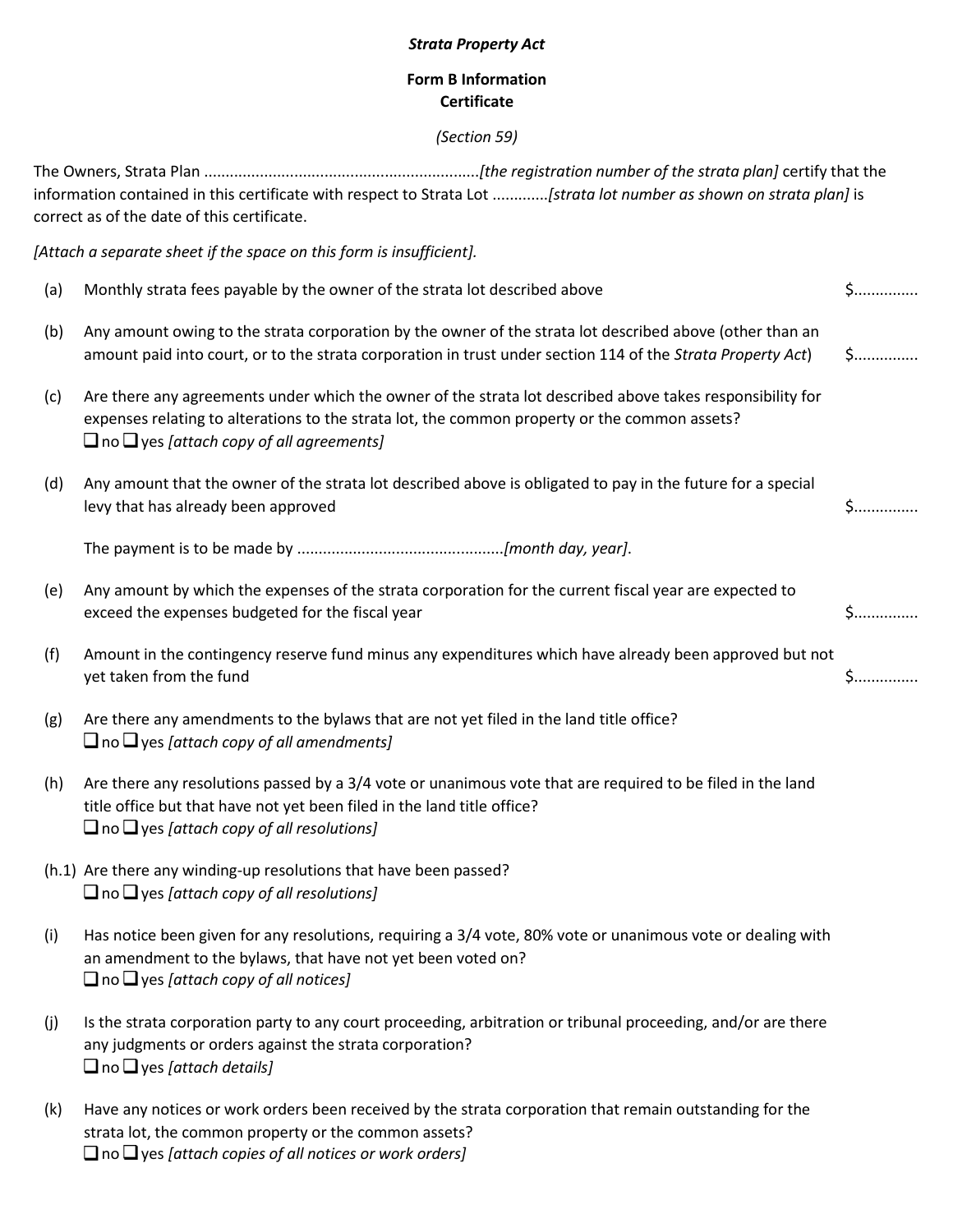- (l) Number of strata lots in the strata plan that are rented ...............
- (m) Are there any parking stall(s) allocated to the strata lot?

 $\Box$  no  $\Box$  yes

(i) *If no, complete the following by checking the correct box.*

 $\Box$  No parking stall is available

 $\square$  No parking stall is allocated to the strata lot but parking stall(s) within common property might be available

(ii) *If yes, complete the following by checking the correct box(es) and indicating the parking stall(s) to which the checked box(es) apply.*

 $\Box$  Parking stall(s) number(s) .......... is/are part of the strata lot

Parking stall(s) number(s) .......... is/are separate strata lot(s) or part(s) of a strata lot ........ [*strata lot number(s), if known, for each parking stall that is a separate strata lot or part of a separate strata lot*]

 $\Box$  Parking stall(s) number(s) .......... is/are limited common property

 $\Box$  Parking stall(s) number(s) .......... is/are common property

(iii) *For each parking stall allocated to the strata lot that is common property, check the correct box and complete the required information.*

 $\Box$  Parking stall(s) number(s) .......... is/are allocated with strata council approval\*

Parking stall(s) number(s) .......... is/are allocated with strata council approval and rented at \$ .......... per month\*

 $\square$  Parking stall(s) number(s) .......... may have been allocated by owner developer assignment

Details:

......................................................................................................................................................................

[*Provide background on the allocation of parking stalls referred to in whichever of the 3 preceding boxes have been selected and attach any applicable documents in the possession of the strata corporation.*]

\*Note: The allocation of a parking stall that is common property may be limited as short term exclusive use subject to section 76 of the Strata Property Act, or otherwise, and may therefore be subject to change in the future.

(n) Are there any storage locker(s) allocated to the strata lot?

# $\Box$  no  $\Box$  yes

(i) *If no, complete the following by checking the correct box.*

 $\Box$  No storage locker is available

 $\Box$  No storage locker is allocated to the strata lot but storage locker(s) within common property might be available